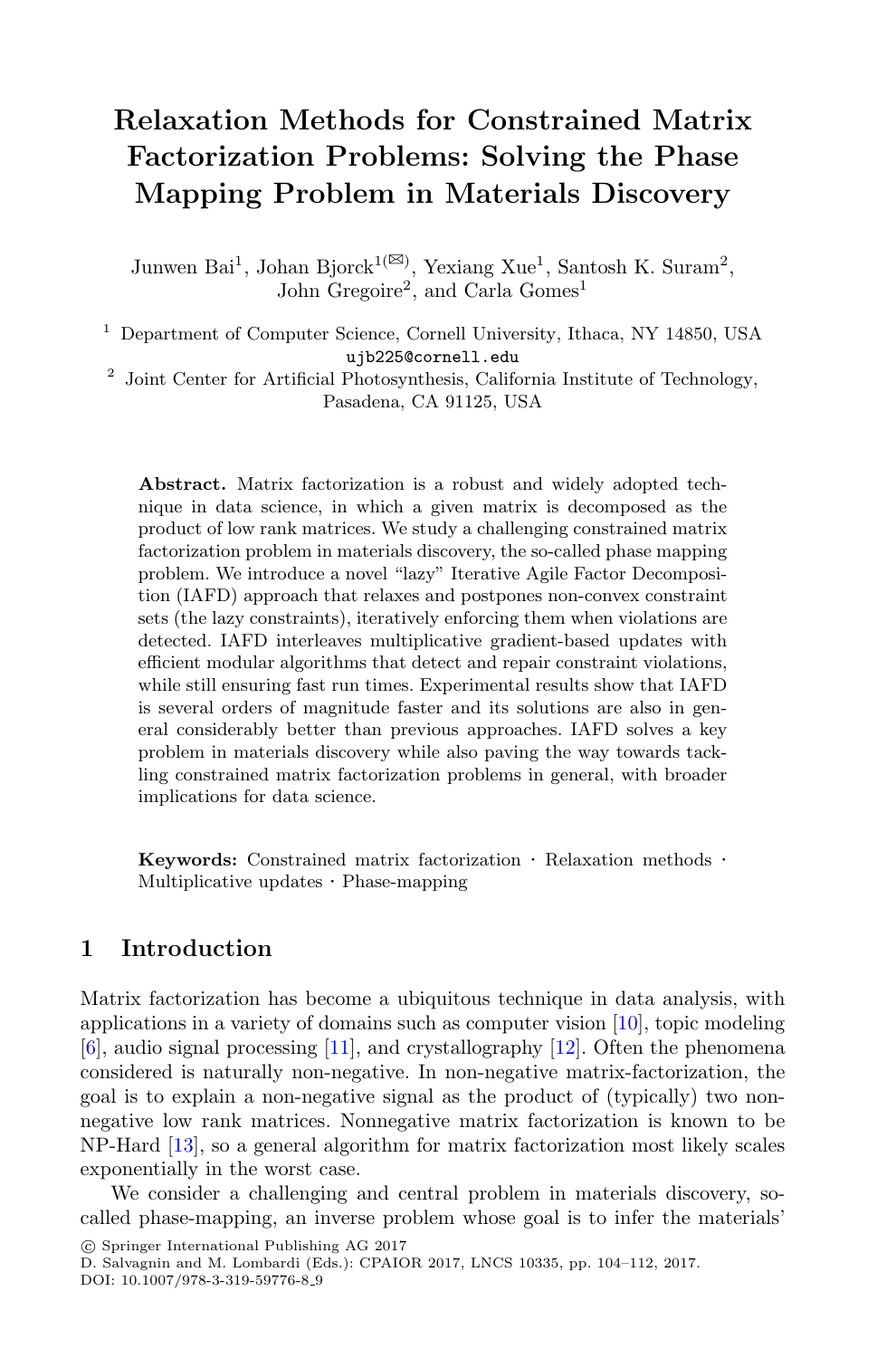crystal structure based on X-ray sample data, see Fig. [1\(](#page-2-0)Left). Phase-mapping was shown to be NP-Hard [\[5\]](#page-8-5). Existing approaches to phase mapping, discussed in the next section, do not satisfy all the problem constraints. Furthermore, approaches that explicitly try to incorporate the main problem constraints have prohibitive run times on typical real-world data, hours or days, while still not producing solutions that are completely physically meaningful.

We propose a novel **Interleaved Agile Factor Decomposition (IAFD)** approach that "lazily" relaxes and postpones non-convex constraint sets (the lazy constraints), iteratively enforcing them when violations are detected, see Fig. [1\(](#page-2-0)Right). IAFD uncovers the main underlying problem structure revealed by the sample data by rapidly performing a large number of lightweight gradientbased moves. In order to incorporate more intricate combinatorial constraints, the algorithm interleaves the multiplicative gradient-based updates with efficient modular algorithms that detect and repair constraint violations, while still ensuring fast run times, scaling up to large scale real-world problems. Our experimental results show that IAFD is several orders of magnitude faster and its solutions are also in general considerably better than previous approaches. Our work provides an efficient approach to solving a central problem in materials discovery, while paving the way towards tackling constrained matrix factorization problems in general, with broader implications for data science.

### **2 The Phase Mapping Problem**

In search of new materials a common experimental method is to deposit several elements onto a sample wafer at different angles. The sample locations on the wafer receive different concentrations of the elements. As a result, distinct and potentially undiscovered materials are formed at different locations. All materials can be characterized by a one-dimensional X-ray diffraction pattern  $F(q)$ , which can be measured at high energy accelerators. However, several phases might be present at one sample location and the X-ray diffraction pattern at that location then becomes a linear combination of a set of basis patterns, each corresponding to the pattern of one pure phase. Figure [1\(](#page-2-0)Left) illustrates this phenomenon.

In the mathematical model of the problem, a matrix A representing a set of X-ray measurements on a sample wafer is obtained. Each column of A is a vector representing the pattern  $F(q)$  obtained at one sample location, sampled for  $Q$  fixed values of  $q$ . The phase mapping problem entails factorizing  $A$  into the product of W and H such that  $A \approx WH$ .

The matrix  $W$  encodes the characteristic patterns of pure phases while  $H$ represents how much of the different phases are present at individual sample location. A complicating factor of the phase-mapping problem is that the laws of thermodynamics induce a set of physical constraints on the possible underlying low rank representation. The solutions must satisfy these constraints, defined below, and must additionally be nonnegative as the physical quantities described by the matrices cannot be negative. Efficient methods of solving this problem accelerates materials science and enables automatic experimentation in search of tomorrow's semiconductor and photvoltaic materials.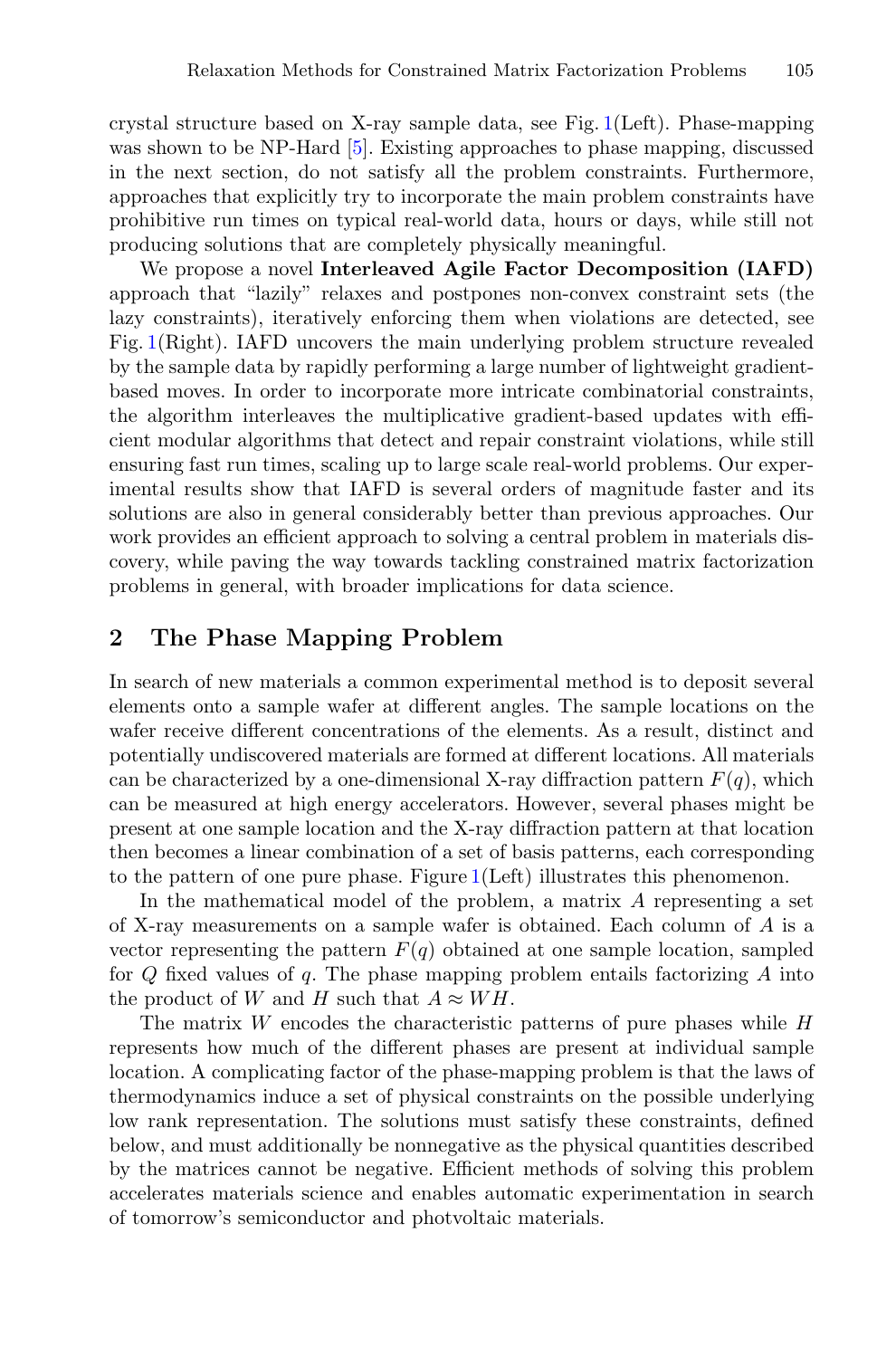

<span id="page-2-0"></span>**Fig. 1. (Left)** The goal of the phase mapping problem is to explain observed X-ray diffraction patterns at multiple sample locations in terms of the underlying phases or crystal structures of the materials. Here the X-ray diffraction patterns of sample locations on the right edge of the triangle are shown in the middle plot. The top four sample locations only have phase  $\alpha$ , the bottom three only have phase  $\beta$ , while the middle four sample locations have both  $\alpha$  and  $\beta$ . In addition, the X-ray diffraction patterns of both phase  $\alpha$  and  $\beta$  are shifting to the right. **(Right)** At a high level, our Interleaved Agile Factor Decomposition (IAFD) algorithm starts with solving a relaxed problem using the multiplicative update rules of AgileFD [\[14](#page-8-6)], without enforcing combinatorial constraints. Violations of the Gibbs' phase rule, the alloying rule, and the connectivity constraint in the relaxed solutions are then addressed by efficient modular algorithms, in an interleaving manner. This procedure is iterated, creating a closed loop involving AgileFD and the three modules.

**Shifting.** A phenomenon that complicates the matrix factorization is "shifting", where the X-ray patterns are changed in the sense  $F(q) \to F(\lambda_k q)$ , for some real number  $\lambda_k$  that is fixed for each phase k and column in A. For example, the X-ray patterns in Fig. [1](#page-2-0) are shifting to the right. The problem can be circumvented by resampling the signal uniformly on a logarithmic scale, where multiplicative shifts becomes additive. For fixed  $m$  and  $k$ , the vector  $(0,\ldots,0,W_{1,k},\ldots,W_{Q-m,k})^T$  formed by shifting the k-th column of W down by m entries (and filling 0 for remaining entries) describes basis pattern of phase k shifted by an amount controlled by m. We can then allow  $\lambda_k$  to attain M different discrete values by letting  $m \in 0, 1...M - 1$ . By characterizing the H matrix with three indices, one per phase  $k$ , sample point  $n$ , and allowed discrete value of  $\lambda_k$  m, we can now express a linear combination of shifted basis patterns as  $A_{qn} \approx \sum_{km} W_{q-m,k} H_{kmn}$ . Since this specific formulation will be used, the constraints of the phase mapping problem will be given in terms of  $W_{qk}$  and  $H_{kmn}$ , however other formulations of the rules are possible [\[3\]](#page-8-7).

**Gibbs' Phase Rule.** In a setting with three elements deposited, such as in Fig. [1,](#page-2-0) Gibbs' phase rule [\[1](#page-8-8)] states that the number of phases present at each sample location is at most three. Mathematically, it is equivalent to constraining the number of non-zero elements in vector  $(\sum_m H_{1mn}, \sum_m H_{2mn}, ...)$  for any phase k to be no more than three. Thus, for fixed n we have  $\|\sum_{m} H_{kmn}\|_0 \leq 3$ .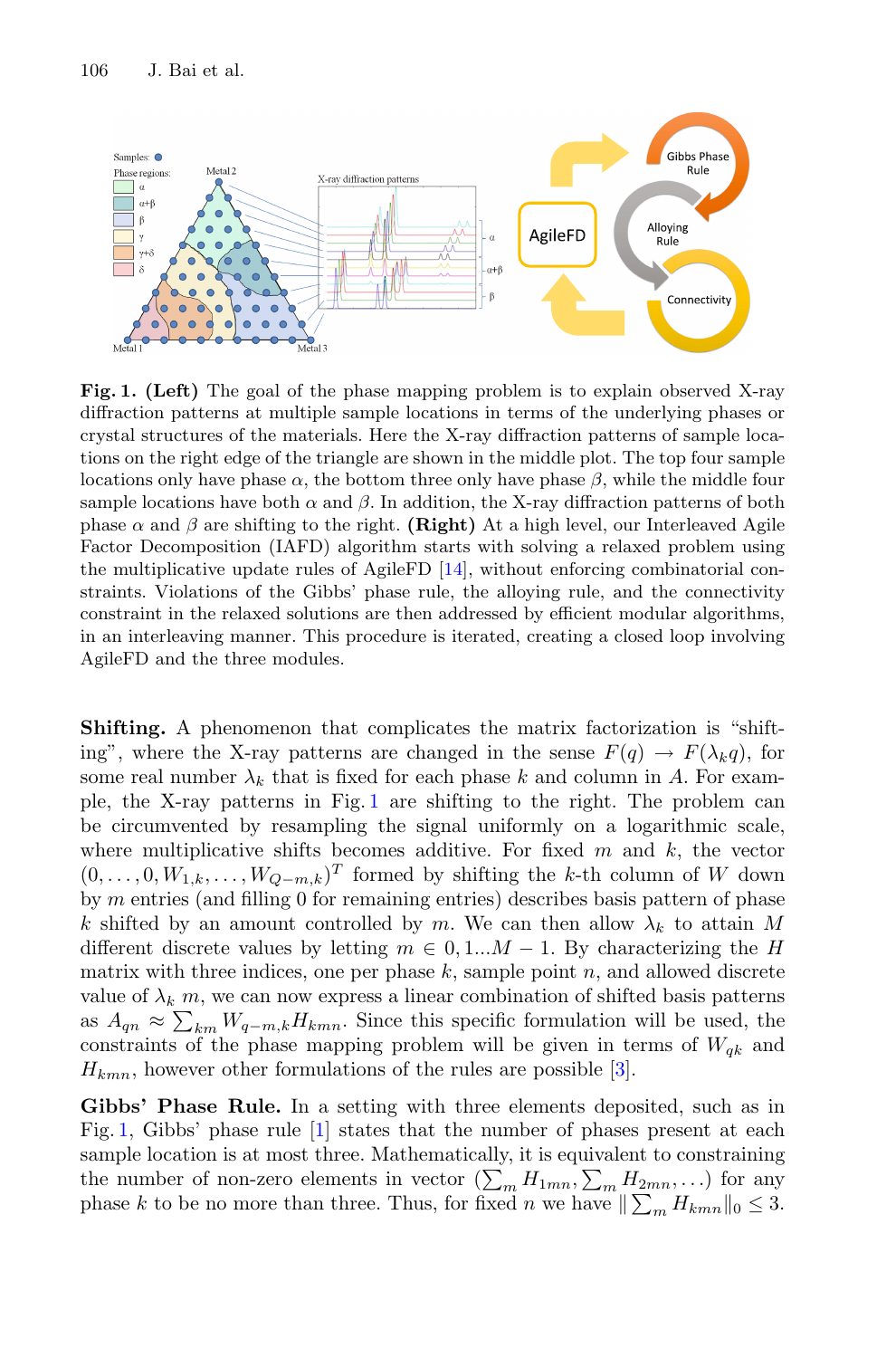**Connectivity.** The connectivity rule requires that the sample points where a specific phase is present form a continuous domain on the sample wafer. For example, in Fig. [1,](#page-2-0) each pattern occupies a continuous region. Mathematically, since we have a discrete set of measurements we describe the constraint via a graph G where sample points are nodes and nearby sample points are connected with an edge. This graph is obtained through Delauney triangulation [\[7\]](#page-8-9) of the sample points. A continuous domain then corresponds to a connected component on this graph, and we require that all sample points  $n$  with phase  $k$  present, i.e.  $\sum_{m} H_{kmn} > 0$ , form a connected component on G.

**Alloying Rule.** The shifting parameter  $\lambda_k$  for phase k may shift continuously across the sample points as a result of so called alloying. The alloying rule states that for points where  $\lambda_k$  is changing, Gibbs' phase rule becomes even stricter and requires  $\|\sum_{m} H_{kmn}\|_0 \leq 2$ . In this discrete setting we interpret  $\lambda_k$  of a point n as  $\sum_m H_{nkm} m / \sum_m H_{nkm}$ , which can be thought of as the expectation of m when we normalize  $H_{kmn}$  to a probability distribution. Two neighboring sample points n and n' with phase k present, which means  $\sum_m H_{kmn} > 0$  and  $\sum_{m} H_{kmn'} > 0$ , are considered shifting if

$$
\left\| \frac{\sum_{m} H_{kmn} m}{\sum_{m} H_{kmn}} - \frac{\sum_{m} H_{kmn'} m}{\sum_{m} H_{kmn'}} \right\| > \epsilon,
$$
\n(1)

<span id="page-3-0"></span>The alloying rule states that if Eq. [1](#page-3-0) is satisfied for any phase  $k$  and neighbouring sample points n' and n, then we must have  $\|\sum_{m} H_{kmn}\|_0 \leq 2$ .

#### **2.1 Previous Approaches**

Many algorithms have been proposed for solving the phase mapping problem, for example  $[5,8,9]$  $[5,8,9]$  $[5,8,9]$  $[5,8,9]$ . Recently an efficient algorithm called AgileFD  $[14]$  $[14]$ , based on coordinate descent using multiplicative updates, has been proposed. If we let the matrix R represent the product of H and W, i.e.  $R_{qn} = \sum_{m} W_{q-m,k} H_{kmn}$ these updates are

$$
H_{kmn} \leftarrow H_{kmn} \frac{\sum_{q} W_{q-m,k} (A_{qn}/R_{qn})}{\sum_{q} W_{q-m,k} + \gamma}, \tag{2}
$$

<span id="page-3-1"></span>
$$
W_{qk} \leftarrow W_{qk} \frac{\sum_{mn} \frac{A_{q+m,n}}{R_{q+m,n}} H_{kmn} + W_{qk} \sum_{q'nm} H_{kmn} W_{q'k}}{\sum_{nk} H_{kmn} + W_{qk} \sum_{q'nm} \frac{A_{q' + m,n}}{R_{q' + m,n}} H_{kmn} W_{q'k}}.
$$
(3)

<span id="page-3-2"></span>The algorithm relies on manual refinement by domain experts to enforce combinatorial constraints, which makes it problematic to use in a scalable fashion.

Another approach called combiFD, able to express all constraints, has been proposed [\[2\]](#page-8-12). It relies on a combinatorial factor decomposition formulation, where iteratively  $H$  or  $W$  are frozen while the other is updated by solving a MIP. This formulation allows all constraints to be expressed upfront, however solving the complete MIP programs is infeasible in practice.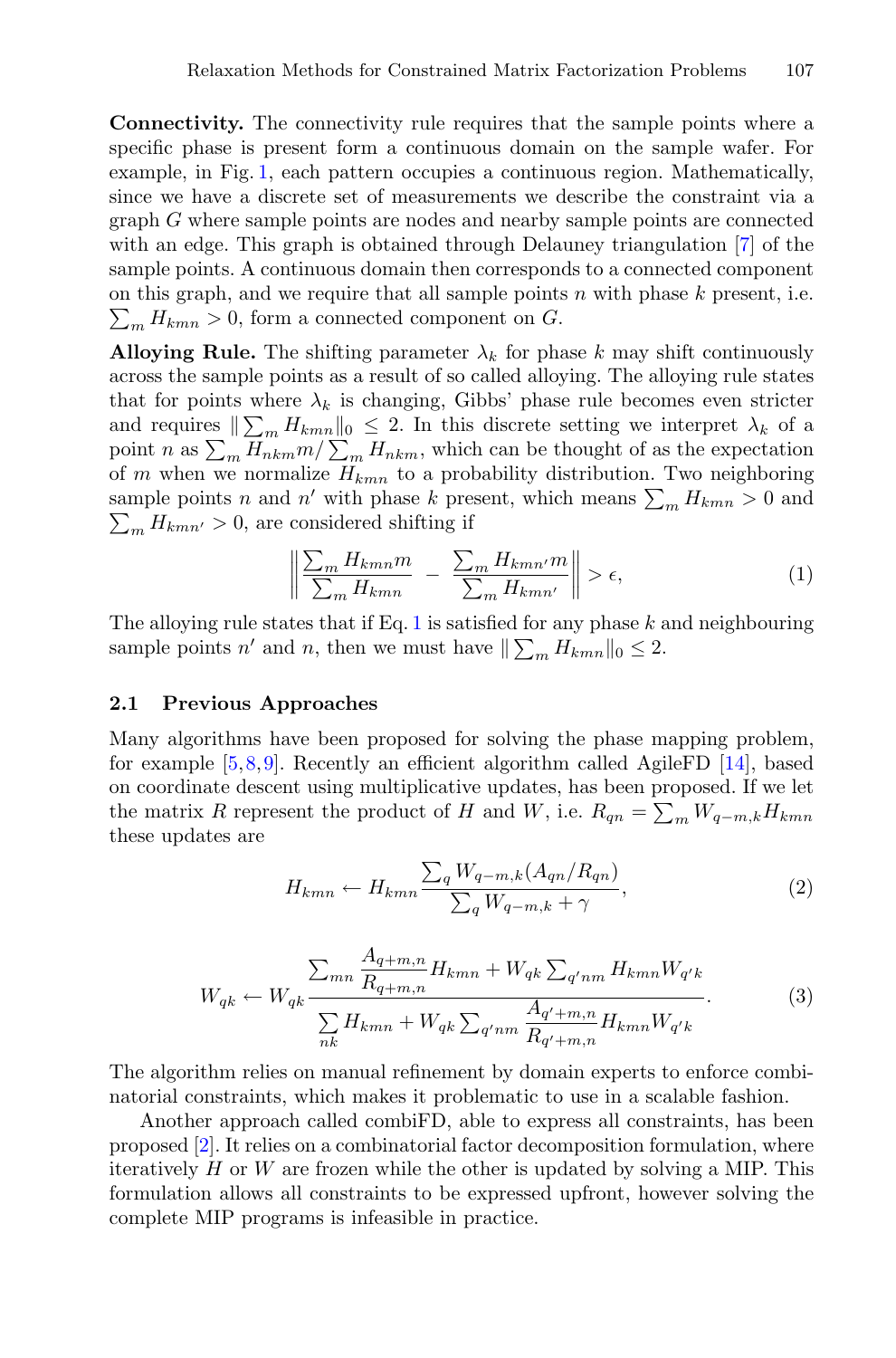#### **3 Interleaved Agile Factor Decomposition**

Given a non-negative  $Q$ -by-N measurement matrix A and the dimensions K and  $M$  of the factorization, the phase mapping problem entails explaining  $A$  as a generalized product of two low rank non-negative matrices  $W, H$ . The entire mathematical formulation becomes:

min

$$
\sum_{qn} |A_{qn} - \sum_{mk} W_{q-m,k} H_{kmn}|, \text{ s.t. } H \in \mathbb{R}_+^{K \times M \times N}, \text{ } W \in \mathbb{R}_+^{Q \times K},
$$
  
H, W satisfies Gibbs' phase rule, Connecticuty, Alloying rule. (4)

Representing the combinatorial rules as integer constraints has previously been tried [\[2\]](#page-8-12), however the resulting large MIP formulations are not feasible to solve in practice. Instead, we propose a novel iterative framework that interleaves efficient multiplicative updates with compact subroutines able to address specific constraints, called Interleaved Agile Factor Decomposition (IAFD). The algorithm is illustrated, at a high level, in Fig. [1](#page-2-0) (Right). The central insight is that our constraints are too expensive to explicitly encode and maintain, however finding and rectifying individual violations can be done efficiently. This motivates a lazy approach that relaxes and postpones non-convex constraint sets (the lazy constraints), iteratively enforcing them only as violations are detected. For each constraint we provide an efficient method to detect violations and repair them through much smaller optimization problems.

The IAFD algorithm starts with solving the relaxed problem, with only the convex non-negativity constraint, using the multiplicative updating rules [\(2\)](#page-3-1) and [\(3\)](#page-3-2) of AgileFD [\[14\]](#page-8-6). This relaxed solution is then slightly refined by three subroutines which sample and rectify violations of Gibbs' phase rule, the alloying rule, and the connectivity constraint respectively, by solving small scale optimization problems. The refined solution is then relaxed again and improved through the multiplicative updates. This process is repeated in an interleaving manner which creates a closed loop involving AgileFD and the three refining modules. A reason why this interleaving can be expected to not produce much duplicate effort is due to the following observation:

**Proposition 1.** The number of non-zero entries in  $H$  :  $\left\| \{(n,k)| \sum_{m} H_{nkm} > \right\|$ 0} *is nonincreasing under updates* [\(2\)](#page-3-1) *of AgileFD.*

This comes from the fact that every component is updated through multiplication with itself in [\(2\)](#page-3-1), which ensures that zero-components stay zero. Thus, if Gibbs' phase rule is satisfied before the multiplicative updates, it will still be satisfied after. We now describe the subroutines handling the constraints.

**Gibbs' Phase Rule Refinement.** After obtaining the matrix W and H, we find violations of Gibbs' phase rule by scanning sample points and noting which ones have more than three phases present. One key insight is that the problem of enforcing Gibbs' phase rule decouples between sample points once the matrix W is fixed. In order to represent the constraint that no more than three phases are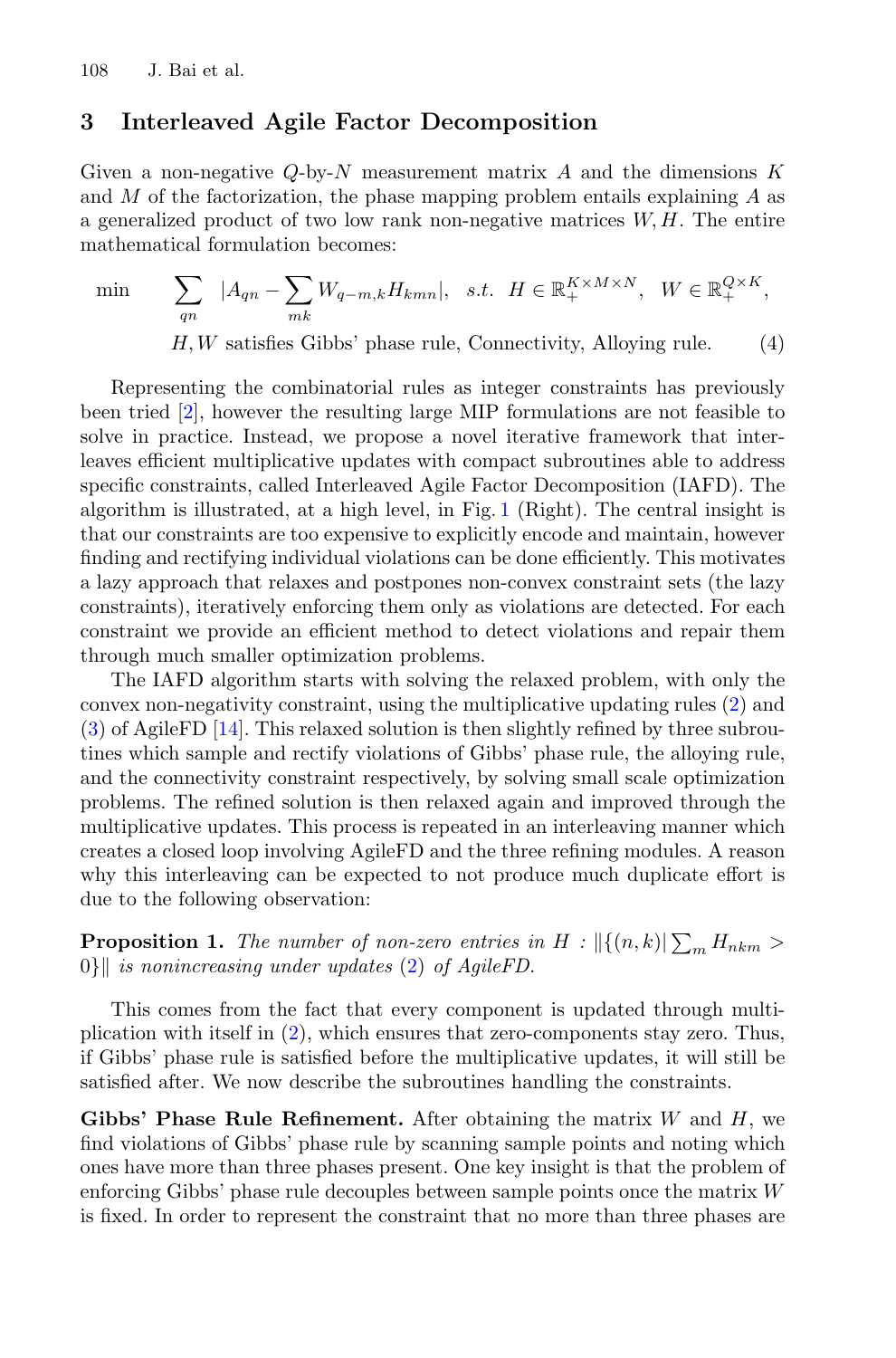present, we introduce a binary variable  $\delta_{kn}$  denoting whether phase k is present at sample location n (i.e.,  $\sum_{m} H_{kmn}$  is nonzero). The constraint is now enforced by solving the following mixed integer program with  $W$  fixed for each violated sample point, which results in a very light-weight refinement:

$$
\min_{\delta, H_{kmn} \forall k, m} \sum_{q} |A_{qn} - \sum_{mk} W_{q-m,k} H_{kmn}|,
$$
\n
$$
\text{s.t. } \forall k, m \ H_{kmn} \le M \delta_{nk}, \ \sum_{k} \delta_{nk} \le 3.
$$
\n
$$
(5)
$$

Here,  $H_{kmn} \leq M \delta_{nk}$  is a big-M constraint, which enforces that phase k is zero if  $\delta_{nk}$  is zero. We use  $\sum_{k} \delta_{nk} \leq 3$  to enforce that only three phases are allowed. These compact programs typically contains two orders of magnitude fewer variables then the complete program, and can be quickly solved in parallel.

**Alloying Rule Refinement.** Violations of the alloying rule can be found by comparing the shift parameter  $\lambda_k$  of some sample point n, here interpreted as  $\sum_m H_{kmn}m/\sum_m H_{kmn}$ , to that of its neighbors in graph G. This simply amounts to a linear scan through all sample points. It is again possible to decouple the constraint by taking  $W$  and  $n$  as fixed, which allows for a compact mixed integer program formulation. We fix the violating sample point  $n$ , denote the set of its neighbors as  $N(n)$ , and then calculate  $\lambda_{kn'} = \sum_m m H_{kmn'} / \sum_m H_{kmn'}$ for all neighbors  $n' \in N(n)$  where phase k is present. In the MIP the binary variable  $\delta_{kn}$  is used to denote whether phase k is present at sample point n, another binary variable  $\tau_n$  is then introduced to denote whether the sample point undergoes shift. By using a large M-constraint as in Gibbs' phase rule module we can encode that unless the sample point is shifting or doesn't contain the phase  $k$ , the  $\lambda_k$  has to be close to that of it's neighbors as follows:

$$
\min_{\tau,\delta,H_{kmn}\forall k,m} \sum_{q} |A_{qn} - \sum_{mk} W_{q-m,k} H_{kmn}|,
$$
\n
$$
\text{s.t. } |\sum_{m} H_{kmn} m - \lambda_{kn'} \sum_{m} H_{kmn}| \le \epsilon \sum_{m} H_{kmn} + M\tau_{n} + M(1 - \delta_{kn}),
$$
\n
$$
\forall k,m,n' \in N(n), \qquad H_{kmn} \le M\delta_{nk}, \qquad \sum_{k} \delta_{nk} + \tau_{n} \le 3. \tag{6}
$$

**Connectivity Refinement.** While explicitly encoding the constraint is computationally expensive, finding violations can be done in a lightweight manner. For each phase  $k$  we find all continuous regions containing phase  $k$  by simply finding the connected components of our graph  $G$  where phase  $k$  is present. To rectify the constraint, every connected component  $C$  is then weighted by the total amount of present phase, which amounts to calculating the quantity  $\sum_{n \in C, m} H_{kmn}$ . This weight corresponds to the amount of present signal. We then zero out components in  $H$  corresponding to phase  $k$  and sample points in the least weighted connected components. This procedure ensures that all the phases correspond to a single contiguous regions, without deteriorating much (if at all) the objective function in general.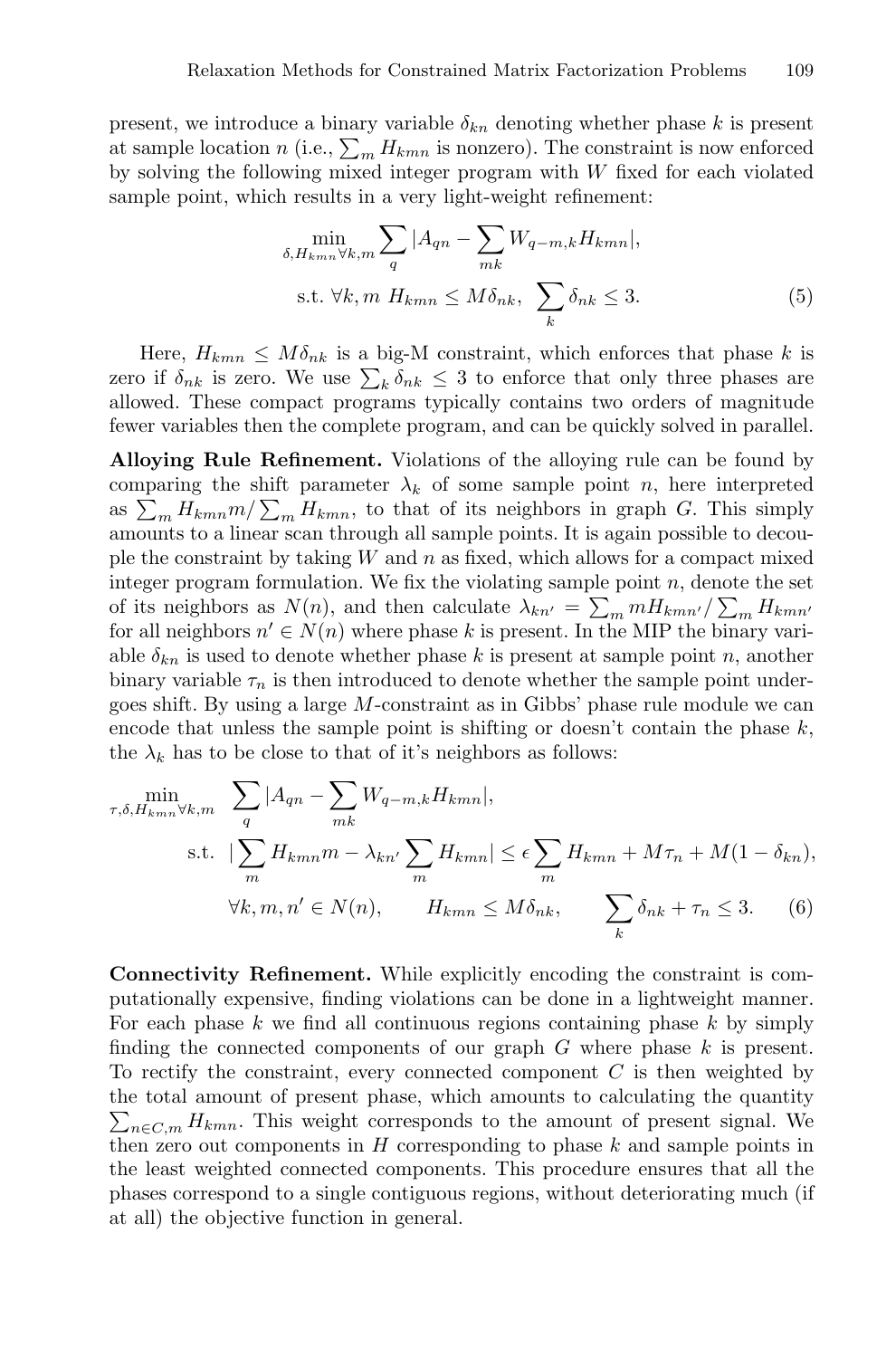

<span id="page-6-0"></span>**Fig. 2.** (Left) Normalized L1 Loss of the difference between ground-truth and reconstructed X-ray patterns for the algorithms on 8 real world systems. IAFD performs best, with combiFD lagging behind the two other methods. (Right) Runtime for CombiFD, AgileFD, IAFD to solve 8 real systems, note the logarithmic time scale. We can clearly see that the heavy duty MIP formulation of combiFD results running times of hours, while the two lightweight methods runs in a matter of minutes.

#### **4 Experimental Results**

IAFD is evaluated on several real world instances of the phase mapping problem, available at [\[4\]](#page-8-13). We randomly initialize the matrices, and as the interleaving with the connectivity-subroutine and the alloying-subroutine assumes structured data, the whole algorithm starts with several rounds of AgileFD interleaving with Gibbs' rule followed by the other two subroutines. The diffraction patterns are probed at around 200 locations of the respective wafers with approximately 1700 values of q sampled, we set  $K = 6$  and  $M = 8$  which gives us around two million variables per problem. More rounds of interleaving lead to better results but of course it takes more time. We chose to do three rounds of AgileFD interleaving with Gibbs' rule followed by enforcing the other two constraints to balance these tradeoffs. Our method is compared against CombiFD [\[2\]](#page-8-12), with a mipgap of 0.1 and 15 iterations. Due to its poor scaling properties only the Gibbs' phase rule is enforced for CombiFD. We also compare IAFD against AgileFD [\[14\]](#page-8-6), with termination constant set to  $10^{-5}$ .

The most important metric when comparing different methods is the solution quality, measured by L1 loss. Results shown in Fig. [2](#page-6-0) (Left). It is evident that CombiFD in [\[2\]](#page-8-12) has subpar performance, while IAFD wins by a slight margin over AgileFD. This suggests that enforcing the constraints actually improves the reconstruction error. The area where we expect IAFD to perform the best is in terms of enforcing the physical constraints, which is illustrated in Table [1.](#page-7-0) Here IAFD consistently performs the best with zero violations, which results in physically meaningful solutions to the phase mapping problem.

The smaller subroutines are evidently able to handle all constraints and additionally provide a low loss, which might lead one to suspect that IAFD has long run times. That is not the case. The run times can be viewed in Fig. [2](#page-6-0) (Right). While AgileFD is slightly faster than IAFD, the difference is very small.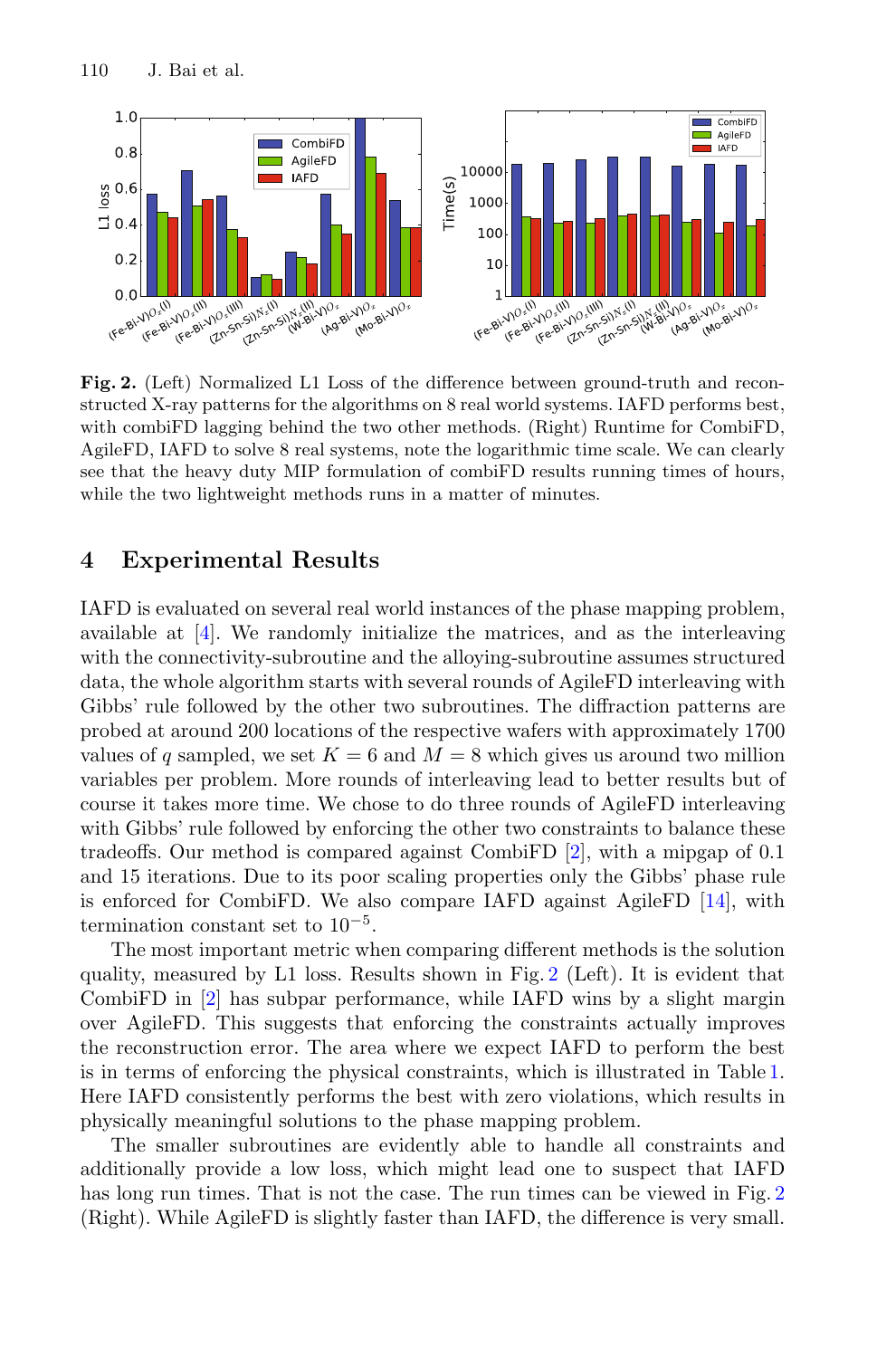CombiFD, which explicitly enforces the constraints [\[2\]](#page-8-12), has prohibitive long run times in practice, which suggests that a complete MIP encoding is both inefficient and unnecessary. These results show that IAFD can enforce all physical rules, without sacrificing much in either reconstruction error or running time.

<span id="page-7-0"></span>**Table 1.** To the left we see the fraction of sample points violating the alloying rule for different algorithms, where IAFD consistently has no violations. The right side gives the average number of connected components per phase, and here only IAFD always contain a single continuous region as required by the connectivity constraint.

| System              | Alloying constraint |         |             | Connectivity constraint |         |             |
|---------------------|---------------------|---------|-------------|-------------------------|---------|-------------|
|                     | CombiFD             | AgileFD | <b>IAFD</b> | CombiFD                 | AgileFD | <b>IAFD</b> |
| $(Fe-Bi-V)O_x(I)$   | 0.57                | 0.15    | 0.00        | 1.00                    | 1.65    | 1.00        |
| $(Fe-Bi-V)O_x(II)$  | 0.55                | 0.30    | 0.00        | 2.40                    | 1.65    | 1.00        |
| $(Fe-Bi-V)O_x(III)$ | 0.18                | 0.03    | 0.00        | 2.50                    | 2.18    | 1.00        |
| $(Zn-Sn-Si)N_x(I)$  | 0.06                | 0.01    | 0.00        | 1.00                    | 2.38    | 1.00        |
| $(Zn-Sn-Si)N_x(II)$ | 0.05                | 0.02    | 0.00        | 2.00                    | 1.38    | 1.00        |
| $(W-Bi-V)O_x$       | 0.54                | 0.08    | 0.00        | 1.67                    | 2.31    | 1.00        |
| $(Ag-Bi-V)O_x$      | 0.84                | 0.16    | 0.00        | 3.60                    | 1.96    | 1.00        |
| $(Mo-Bi-V)O_x$      | 0.46                | 0.08    | 0.00        | 1.60                    | 1.72    | 1.00        |

## **5 Conclusions**

We propose a novel Interleaved Agile Factor Decomposition (IAFD) framework for solving the phase mapping problem, a challenging constrained matrix factorization problem in materials discovery. IAFD is a lightweight iterative approach that lazily enforces non-convex constraints. The algorithm is evaluated on several real world instances and outperforms previous solvers both in terms of run time and solution quality. IAFD's approach, based on efficient multiplicative updates from unconstrained nonnegative matrix factorization and lazily enforced constraints, performs much better compared to approaches that enforce all constraints upfront, using a large mathematical program. This approach opens up a new angle for efficiently solving more general constrained factorization problems. We anticipate deploying IAFD at the Stanford Synchrotron Radiation Lightsource in the near future to the benefit of the materials science community.

**Acknowledgements.** We thank Ronan Le Bras and Rich Bernstein for fruitful discussion. This material is supported by NSF awards CCF-1522054, CNS-0832782, CNS-1059284, IIS-1344201 and W911-NF-14-1-0498. Experiments were supported through the Office of Science of the U.S. Department of Energy under Award No. DE-SC0004993. Use of the Stanford Synchrotron Radiation Lightsource, SLAC National Accelerator Laboratory, is supported by the U.S. Department of Energy, Office of Science, Office of Basic Energy Sciences under Contract No. DE-AC02-76SF00515.